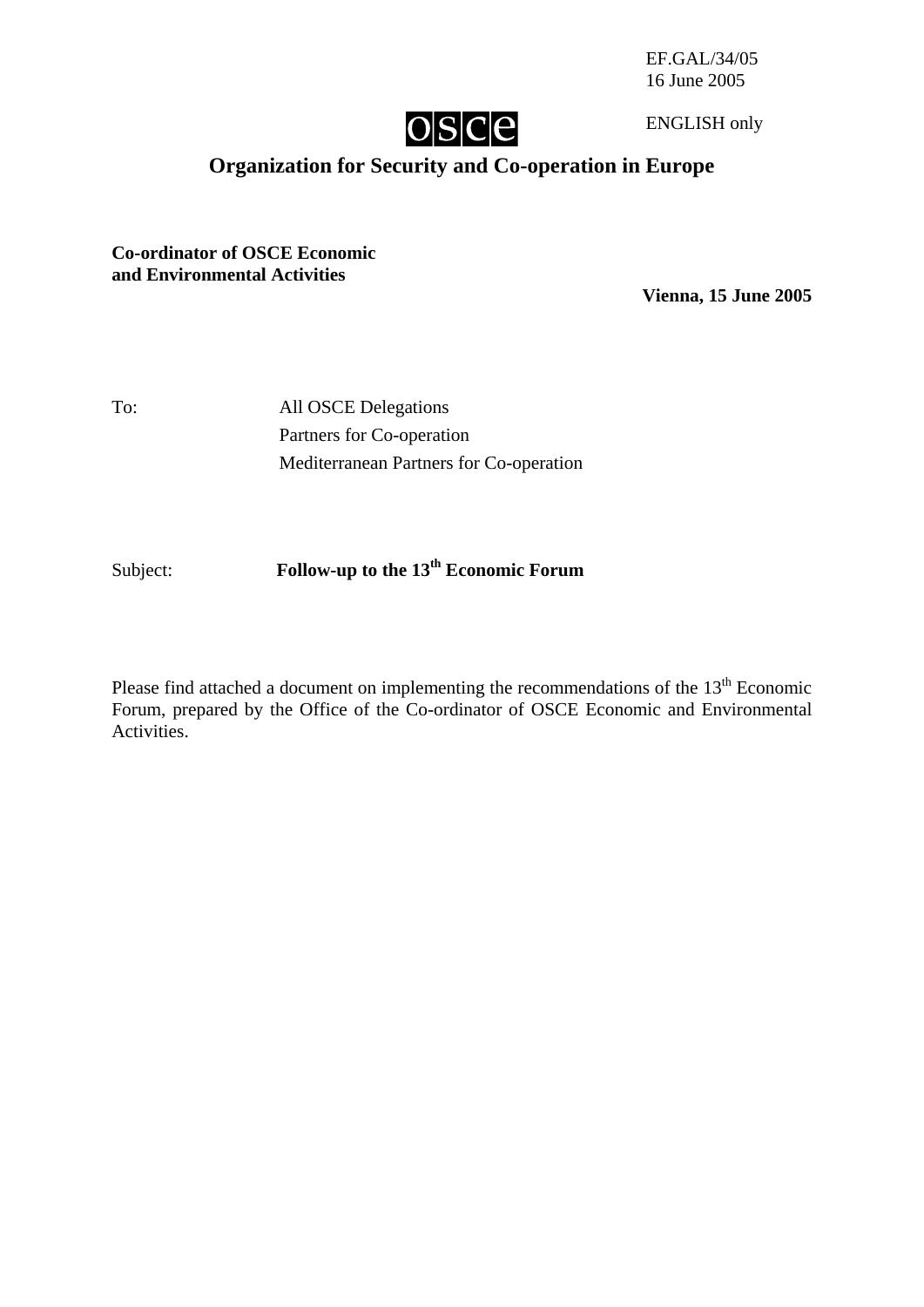# osce

# **Organization for Security and Co-operation in Europe**

**The Secretariat** 

**Office of the Co-ordinator of OSCE Economic and Environmental Activities Vienna, 15 June 2005**

## **Implementing recommendations of the 13<sup>th</sup> Economic Forum**

**"**Demographic Trends, Migration and Integrating Persons belonging to National Minorities: Ensuring Security and Sustainable Development in the OSCE area**"** 

This document summarizes some key recommendations and preliminary follow-up ideas formulated during the 13<sup>th</sup> OSCE Economic Forum and its preparatory process. It also presents some immediate actions the Office of the Co-ordinator of OSCE Economic and Environmental Activities (OCEEA) is prepared to take in order to contribute to the implementation of these recommendations.

The objective of this document is to stimulate an initial discussion in the Economic and Environmental Sub-Committee (EESC) on the recommendations of the  $13<sup>th</sup>$  Economic Forum and ways to implement them.

The OCEEA, in support of the Chairmanship, will continue to assess all the recommendations that emerged from the Forum and which have been included in the Consolidated Summary. With due consideration for the guidelines received through the EESC, the OCEEA will prepare and present to the EESC at a later stage a more comprehensive plan of action to implement the recommendations of the  $13<sup>th</sup>$  Economic Forum.

#### **Action Plan or Strategy for managing migration issues for adoption at the Ministerial Council meeting in Ljubljana in December 2005**

This follow-up idea of the Chairmanship received broad support during the Forum.

The OCEEA could propose an initial draft of such a document reflecting the issues discussed in the preparatory process and at the Economic Forum. The OCEEA would engage in the initial drafting process of this document a number of experts who had been involved in the preparatory process for the Forum.

If the participating States so decide, the structure of such a document could be presented to the EESC by the summer recess. A first draft could then be submitted to the EESC in September. The OCEEA is aware that the participating States have the main responsibility in negotiating and adopting such a document.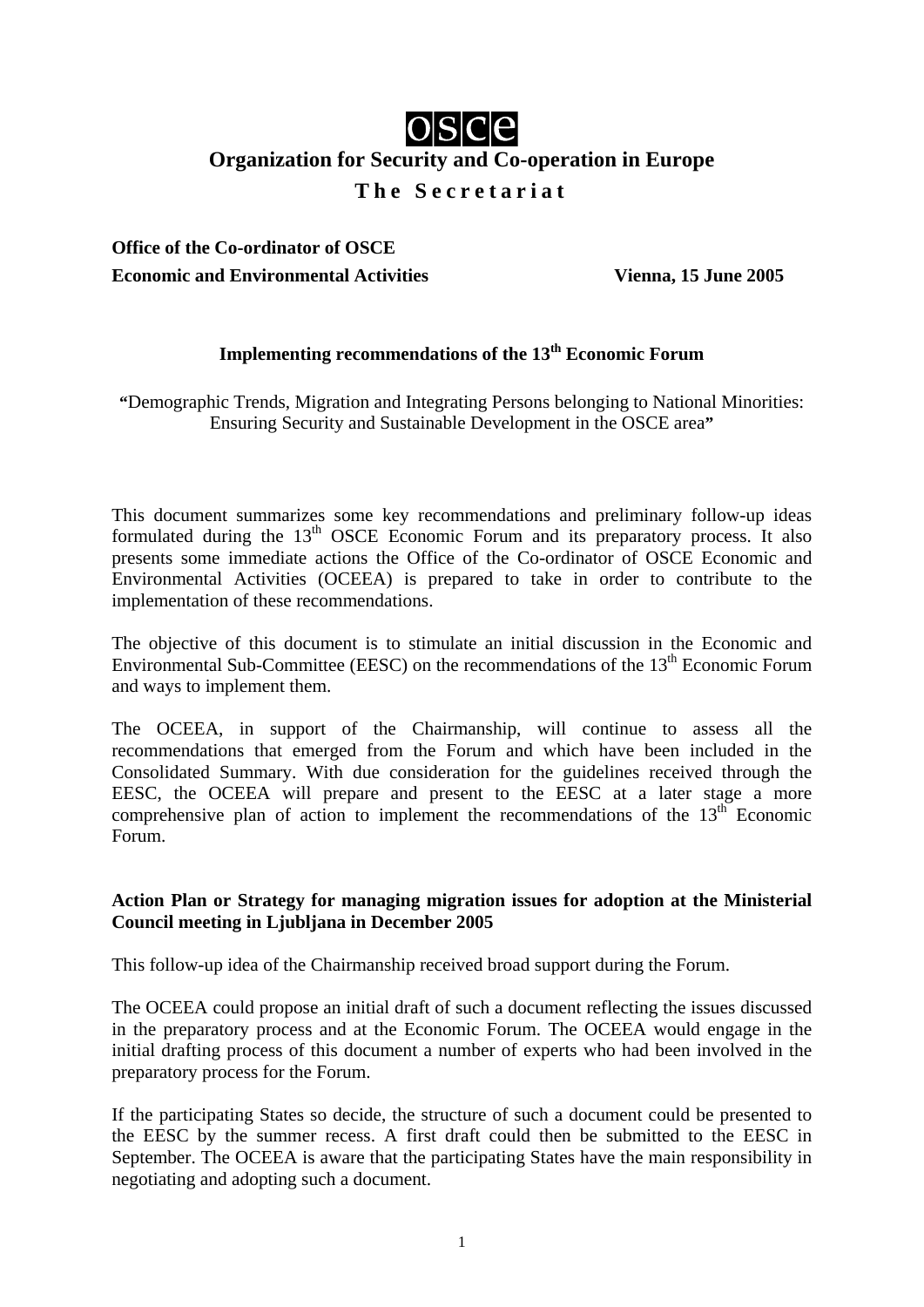#### **Statement of Principles for the integration of persons belonging to national minorities to be endorsed at the Ministerial Council meeting in Ljubljana in December 2005**

If the participating States so decide, the OCEEA stands ready to work together with the Office of the OSCE HCNM to formulate a proposal for such a statement of principles. A draft document could be presented to the EESC for discussion in September.

#### **Advisory Group to the OCEEA on demography, migration and integration issues**

During the preparatory process for the Forum, the OCEEA established good working relationships with a number of experts on demography, migration and integration (representatives of other international organizations, academic institutions, consultants etc). The OCEEA intends to continue and deepen the co-operation with them and utilize their expertise in the follow-up process to the Forum. These experts have expressed their willingness to continue the co-operation with the OSCE.

This "Advisory Group" could take the form of a network of experts who would be consulted on matters of interest and who could be involved in various follow-up activities. Some meetings of the Advisory Group could be organized when needed or could take place on the margin of other events.

#### **Regional workshops**

The Forum emphasized the importance of regional co-operation and of identifying regional solutions to challenges related to demographic trends, migration and integration (which often have a regional dimension). To that end, organizing regional follow-up seminars/workshops, in particular in the CIS region, was encouraged. Relevant and concrete topics should be selected for such events in order to achieve effective results.

The OCEEA intends to organize a regional workshop addressing the needs of countries in the CIS region and is now in the process of identifying the most appropriate topic(s) for such an event. The OCEEA will consult with other relevant partner organizations and members of the Advisory Group in order to learn more about other existing regional initiatives and processes and thus to avoid duplication and promote synergies. The Economic and Environmental Officers (EEOs) in the region and the relevant countries authorities will also be consulted in order to establish the priorities.

Such a workshop could be organized either by the end of 2005 or during the first half of 2006.

#### **Establishing a discussion forum for the participating States by broadening the mandate of the Informal Working Group on Gender Equality and Anti-Trafficking to incorporate demography, migration and integration related issues**

It was suggested during the Forum that such a broadening of the mandate would strengthen the role of the OSCE as a forum for dialogue and co-operation and that it would also represent an opportunity to keep the above-mentioned issues on the OSCE's agenda.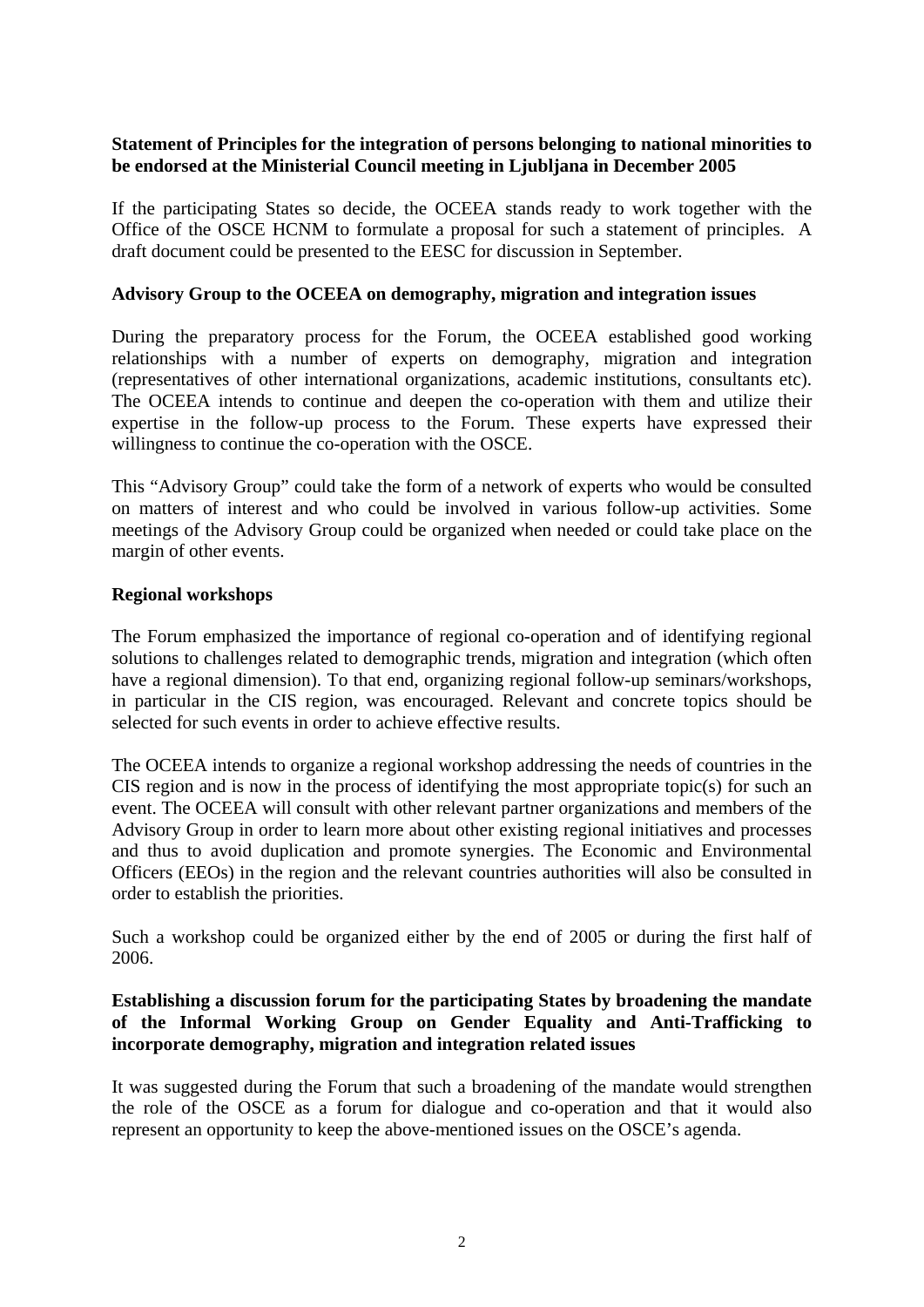If participating States so decide, the OCEEA stands ready, within its competences, to provide assistance to the work of such a group.

#### **Co-operation with partners**

The OCEEA stands ready to reinforce its co-operation with other international and regional organisations in carrying out the recommendations of the 13th Economic Forum (particularly with the International Organization for Migration, the International Centre for Policy Development, the European Bank for Reconstruction and Development, the Council of Europe and the European Union) as well as to contribute to an enhanced cross dimensional coordination of OSCE activities by working more closely with OSCE ODIHR and the Office of the HCNM. The OCEEA will explore ways and means of co-operation with partners in addressing demographic trends, migration and integration.

Some specific proposals were also made:

- An enhanced co-operation between OCEEA, the ODIHR-CPRSI, as well as other international organizations, Governments and Roma NGOs, should be pursued in order to facilitate the implementation of relevant provisions of the Action Plan on Improving the Situation of Roma and Sinti within the OSCE Area, adopted the Maastricht Ministerial Council. The OCEEA and ODIHR-CPRSI will explore ways and means to achieve that goal.
- OSCE and its Mediterranean Partners for Co-operation should seek continued cooperation and development of mutual activities in the area of migration and economic development, addressing root causes of migration such as environmental push factors, the fight against poverty etc., based on the discussions at the side event of the Economic Forum. The OCEEA is looking forward to such discussions during the forthcoming OSCE Mediterranean Seminar in Morocco in September and stands ready to provide its contribution and assistance, if required.
- A call was also made for a closer look at the linkages among migration, forced labour and trafficking.

### **Handbook on effective practices in managing labour migration**

The proposal of drafting a Handbook on effective practices and policies in managing labour migration received broad support and the OCEEA was encouraged to follow-up on this recommendation.

The aim of the Handbook would be to facilitate the exchange of information, dialogue and consultation among the OSCE participating States (and Mediterranean and Asian partners) at the national, regional or international level. It could also be a useful source book for policymakers and public administration officers dealing with labour migration issues in the OSCE participating States. They would be able to consult the Handbook when designing their migration policies and draw on the pragmatic experience offered by 'real-life' examples.

The Handbook will be prepared in co-operation with experts, in particular from IOM and ICMPD, and will take into consideration the conclusions reached in various other frameworks. Materials and examples of good practices gathered by the OCEEA during the preparatory process for the Forum will also be utilized. Participating States are encouraged to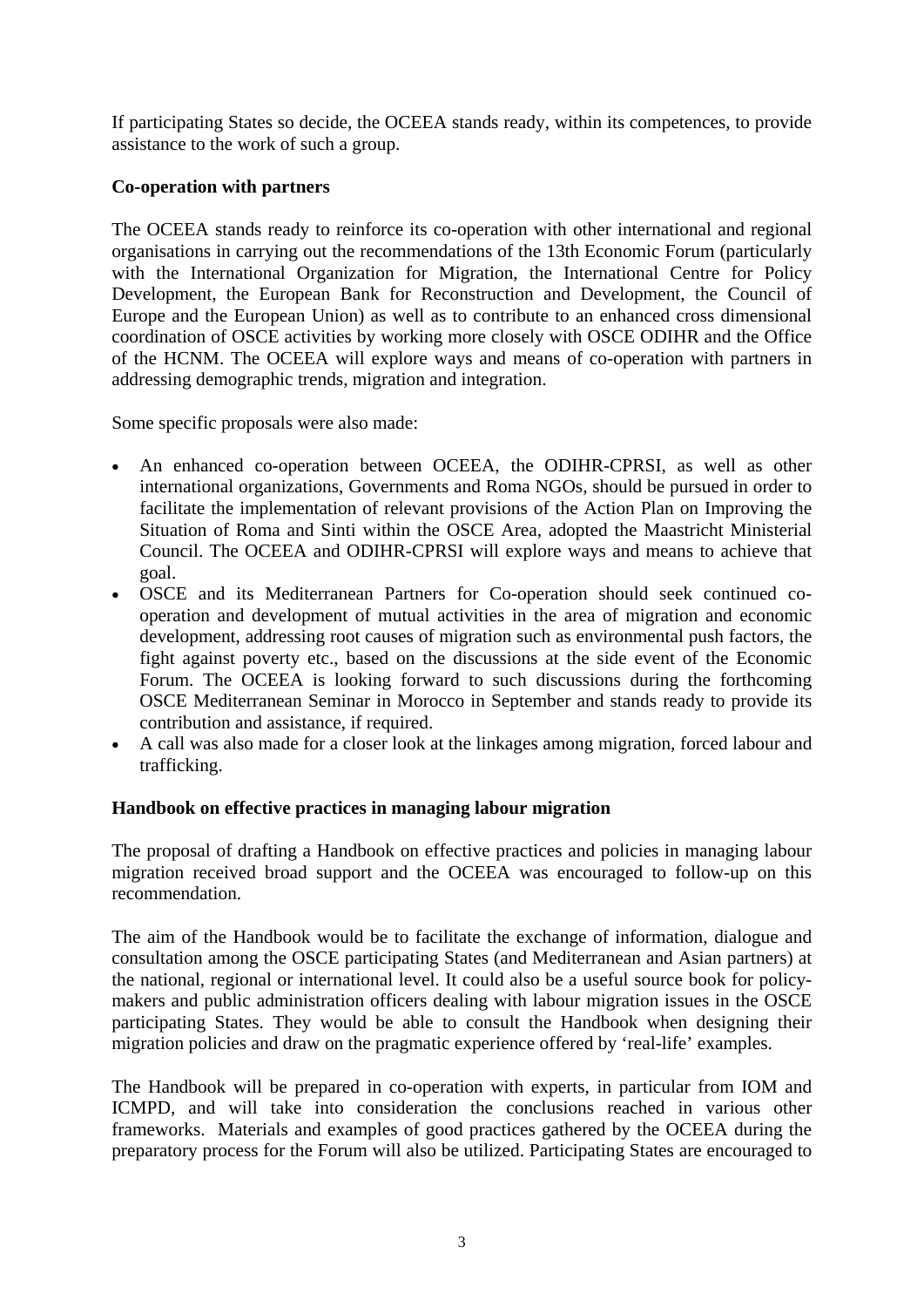share with OCEEA specific examples of effective practices and policies which could be incorporated in the Handbook.

The OCEEA is currently developing the initial structure of the Handbook which will serve as a basis for discussions with partner organizations. A detailed project document will be developed during the summer and mane available to the delegations in September.

#### **Expanding existing activities to better incorporate responses to challenges posed by demographic trends, migration and integration of persons belonging to national minorities**

#### **Economic activities**

- **Economic empowerment** The OCEEA will continue to develop and implement activities supporting economic development and economic empowerment of various categories of population in countries of emigration and will seek closer co-operation and coordination with other partners. Such activities include the development of economic opportunities for youth, strengthening business support services, start-up support, entrepreneurial and small business training, business mentoring, internships and apprenticeships etc. Education, particularly entrepreneurial education, should also be promoted, as an essential component of empowerment and ideally be incorporated in the secondary school curriculum of transition countries. OCEEA will work with micro-finance institutions and related organizations to better target financial resources and create special programmes for vulnerable population groups. In addition, OCEEA will encourage the private sector and SMEs to hire and train young workers as a means to further encourage business development and employment. Such activities can contribute to the alleviation of poverty and help reduce unemployment, which are the main push factors for migration. Similar activities could also be targeted to the needs of persons belonging to national minorities and implemented in regions where such minorities live.
- **Migrant information centres in countries of emigration** The OCEEA in cooperation with OSCE Field Presences will continue to promote such projects, modelled on the IOM-OSCE Migration Information Centre in Dushanbe. They provide useful information to potential labour migrants. In this context, the OCEEA will work with other partner organizations and explore ways to render assistance to countries of origin in establishing migrant services/centres and to provide training to national specialists and government officials dealing with migration issues. Similarly, OCEEA will explore opportunities to build the capacity of migrant organizations to encourage domestic savings and investment and thereby help support local economic development.
- **Awareness raising and exchange of information** The OCEEA could utilize the experience acquired in developing awareness raising activities in other areas and develop similar activities dealing with the informal sector, the benefits of regular migration, risks of irregular migration and opportunities for co-operation in addressing these issues. It was mentioned during the Forum that the OSCE might have an important role to play as a forum for dialogue and exchange of information. The proposed Handbook on effective practices could also be instrumental in this regard.